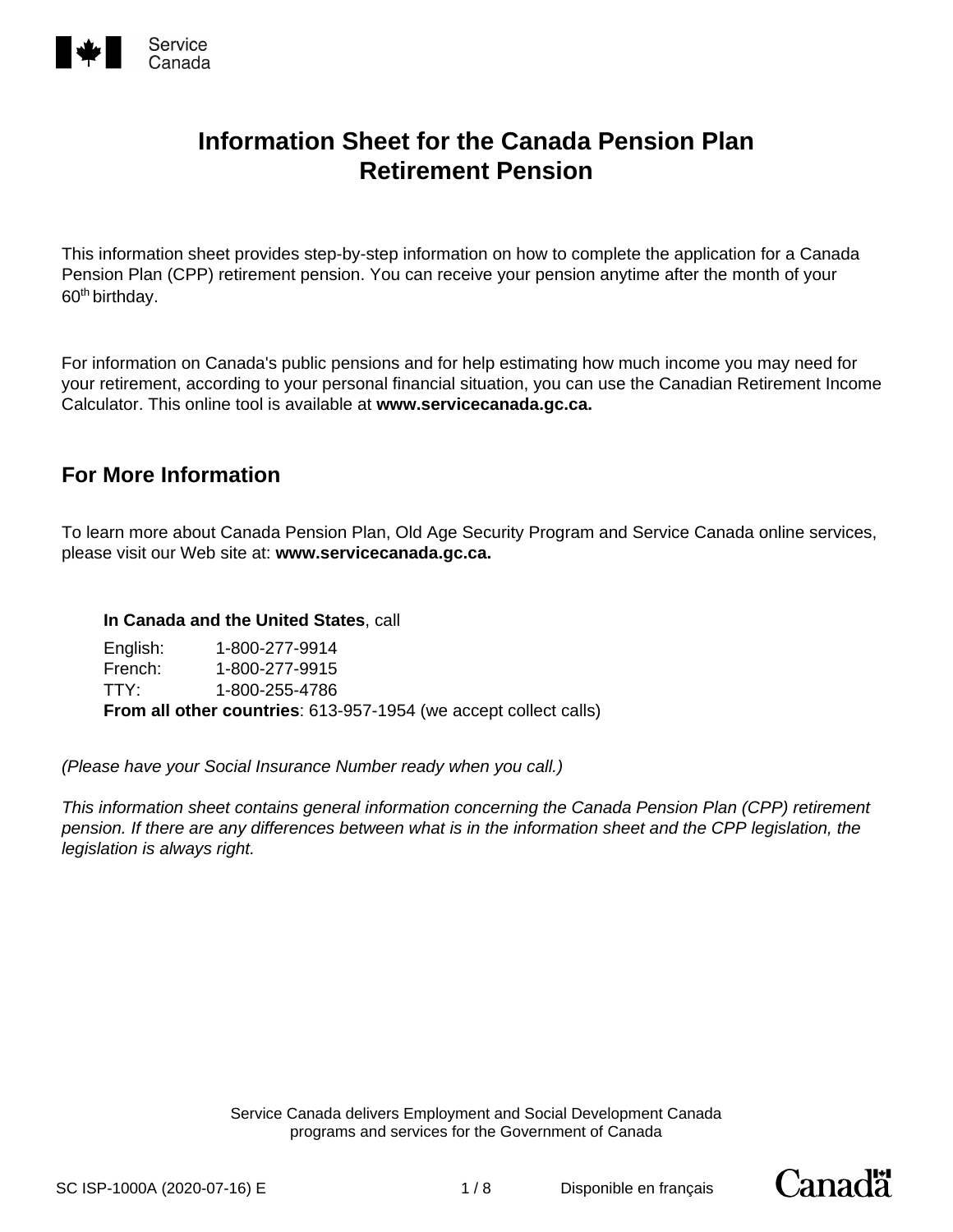# **Question 4: Proof of Birth**

You do not need to provide proof of birth with your application. However, the Canada Pension Plan has the right to request proof of birth at any time, when considered necessary.

### **Question 9: Payment Information**

If your application is approved, your monthly payments will be deposited into your account at your financial institution. The account must be in your name. A joint account is also acceptable.

#### **Direct Deposit in Canada**

In order to enroll for direct deposit banking you must provide the branch, financial institution and account numbers that appear at the bottom of a cheque. A sample of a void cheque is provided below identifying where the branch, financial institution and account numbers are located.



#### **Consenting to share your direct deposit information with the Canada Revenue Agency.**

Should you wish, you can share your direct deposit information with the Canada Revenue Agency (CRA). To share your direct deposit information with the CRA you must consent to ESDC sharing your direct deposit information and other personal information (Social Insurance Number, last name, date of birth) for the CRA to correctly identify you. The CRA will use your direct deposit information for any income tax refunds, working income tax benefit advance payments, Canada child benefit, universal child care benefit, and GST/HST credit payments you may receive.

If you choose to consent, select "I agree."

If you choose not to consent, select "I do not agree." You may still update your direct deposit information with the CRA by contacting the CRA directly.

For more details about the handling of your personal information by ESDC, please see ESDC's Privacy Notice Statement.

For more details about the handling of your personal information by the CRA, please see the CRA's Banking Information Privacy Notice.

#### **Direct Deposit Outside Canada**

For direct deposit outside Canada, please contact us at 1-800-277-9914 from the United States and at 613-957-1954 from all other countries (collect calls accepted Monday to Friday, 8:30 a.m. to 4:30 p.m. Eastern Time). The form and a list of countries where direct deposit service is available can be found at **www.directdeposit.gc.ca**.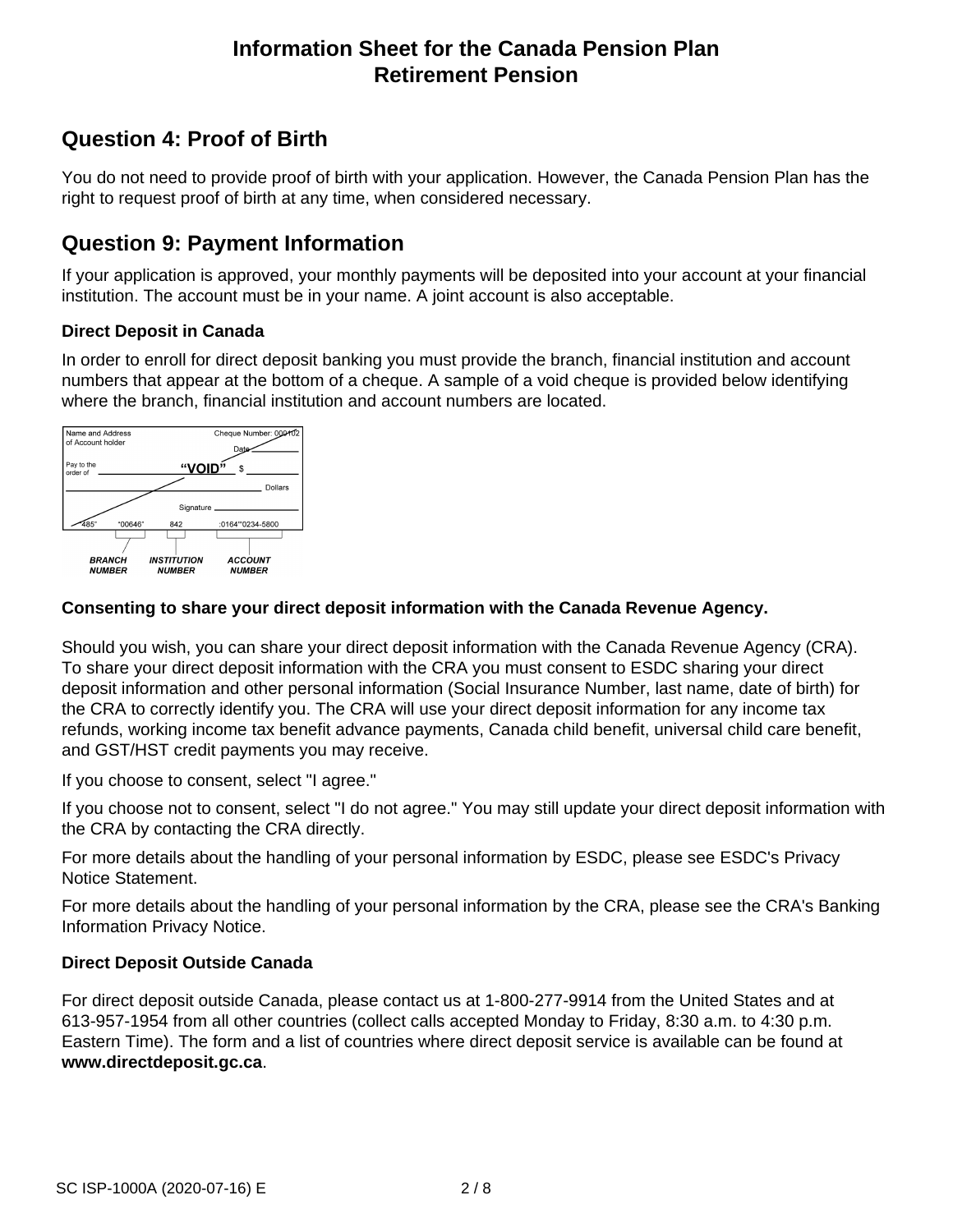## **Question 10: When Do You Want Your Pension to Start?**

You can begin receiving your retirement pension anytime after turning 60 years of age.

### **Reduced Pension: from Age 60 to Age 65**

If you take the CPP Retirement Pension early, it is reduced by 0.6% for each month you receive it before age 65 (7.2% per year). This means that an individual who starts receiving their CPP Retirement Pension at the age of 60 will receive 36% less than if they had taken it at 65.

Your retirement pension starts the month after we receive your application (or at a later date, if you indicate one on your application). The earliest you can begin receiving it is the month after your 60<sup>th</sup> birthday.

### **Full Pension: at Age 65**

If you start receiving your pension **at age 65**, you will get the **full** pension amount you are entitled to receive, based on your earnings and contributions. Your pension will start the month after your 65<sup>th</sup> birthday.

#### **Increased Pension: After the Age of 65**

If you take the CPP Retirement Pension late, your monthly payment amount will increase by 0.7% for each month after the age 65 that you delay receiving it up to age 70 (8.4% per year). This means that an individual who starts receiving their CPP Retirement Pension at the age of 70 will receive 42% more than if they had taken it at 65.

If you are applying after your 65th birthday, you can choose to receive retroactive pension payments, but they cannot begin earlier than the month after your 65<sup>th</sup> birthday. In general, we can make retroactive payments of CPP benefits for up to 12 months (11 months plus the month you apply).

If you delay applying for your CPP retirement pension after you turn 70, you risk losing benefits. **There is no financial benefit in delaying your pension after age 70.**

## **How to Decide When to Take Your Retirement Pension**

The decision is yours, and depends on your personal circumstances. You should consider the following:

- how much and how long you have paid into the CPP so far;
- your other retirement income;
- if you have a company pension plan (check with your employer to see if it will be affected by your CPP pension);
- whether or not you will work after the age of 60;
- your current health and family health history; and
- your retirement plans.

You should carefully consider your personal situation when deciding when to start your CPP retirement pension.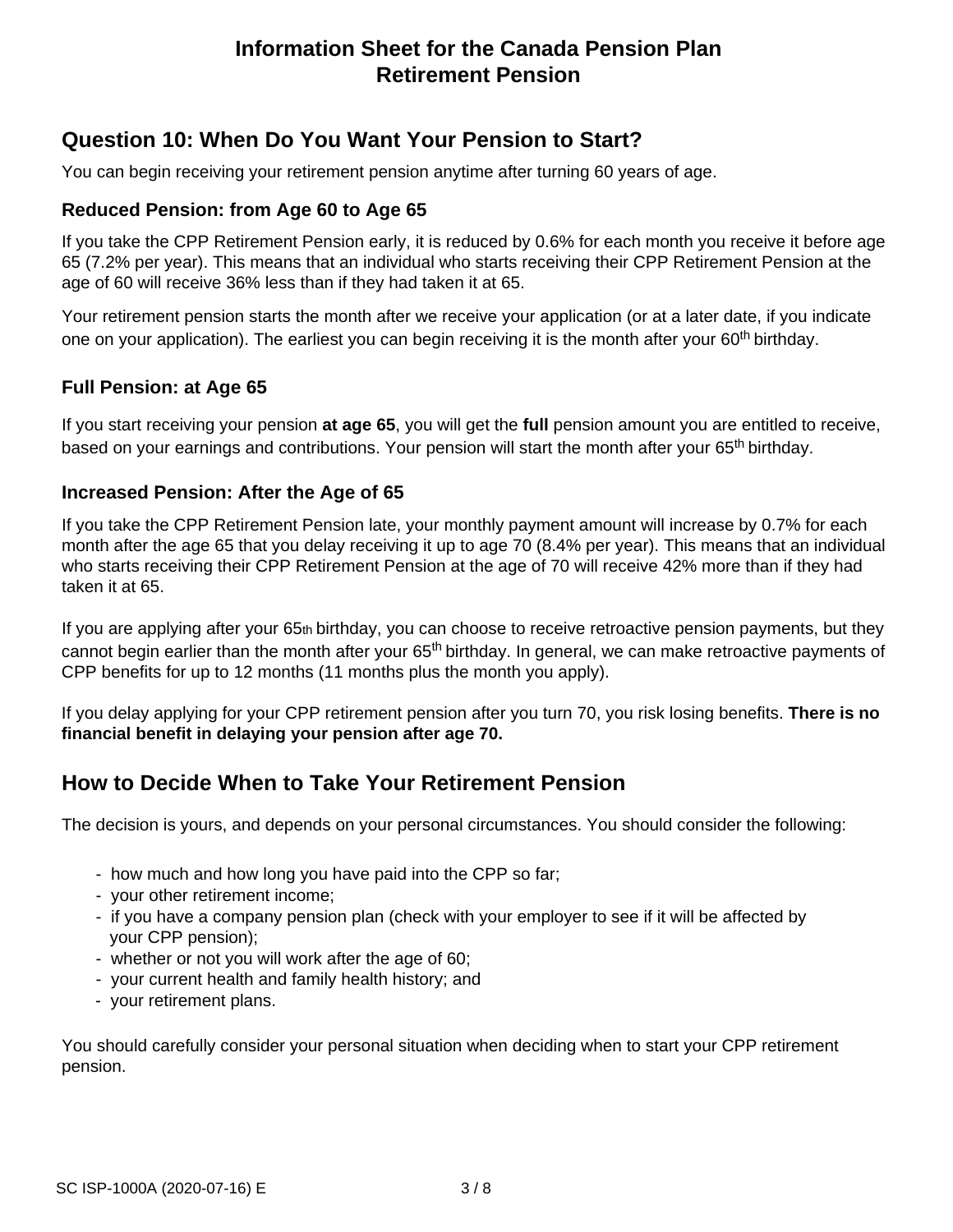### **The Canada Pension Plan's Post-Retirement Benefit**

You may be eligible for a Post-Retirement Benefit if you are 60 to 70 years of age and you are working or return to work in Canada (outside Quebec) while receiving a retirement pension from the Canada Pension Plan or Quebec Pension Plan.

The Post-Retirement Benefit will allow you to increase your retirement income even if you are already receiving the maximum Canada Pension Plan pension amount. It is a secure monthly benefit that will rise with increases in the cost of living and be payable for the rest of your life.

You do not need to apply for the Post-Retirement Benefit. If you are eligible, it will be paid to you automatically.

For each year that you make a valid contribution to the Canada Pension Plan while receiving your retirement pension, you become eligible for a new Post-Retirement Benefit the following January. Like the Canada Pension Plan retirement pension, the amount of each Post-Retirement Benefit will depend on your level of earnings, the amount of Canada Pension Plan contributions you made during the previous year, and your age as of the effective date of the Post-Retirement Benefit.

Each new Post-Retirement Benefit will be added to any previously earned Post-Retirement Benefits and to any other Canada Pension Plan benefits to which you are entitled.

Contributions to the Post-Retirement Benefit are mandatory for working CPP retirement pension recipients under age 65 and their employers. If you are self-employed, you will have to contribute both the employee and employer portions.

If you work in the same year that your retirement pension begins, we will determine which portion of that year's contributions will go toward the retirement pension and which portion, if any, will go toward the Post-Retirement Benefit.

If you are at least 65 years of age, you can choose not to contribute. At age 70, you are no longer able to contribute. To find out more about how to stop contributing to the CPP, visit the Canada Revenue Agency Web site at **www.cra.gc.ca/cpp** or call 1-800-959-8281.

Contributions to the Post-Retirement Benefit could help you qualify for the Post Retirement Disability Benefit but do not create eligibility for, or increase the amount of, any other Canada Pension Plan benefits. A Post Retirement Benefit cannot be divided with a former spouse (credit splitting) or shared with a current spouse (pension sharing).

For more information on the Post-Retirement Benefit, please visit our Web site at **www.servicecanada.gc.ca**.

If you work in Quebec while receiving a Canada Pension Plan or Quebec Pension Plan retirement pension, you can contact *Retraite Québec* to find out more about contributions to the Quebec Pension Plan retirement pension supplement visit **www.retraitequebec.gouv.qc.ca/en** or call 1-800-463-5185.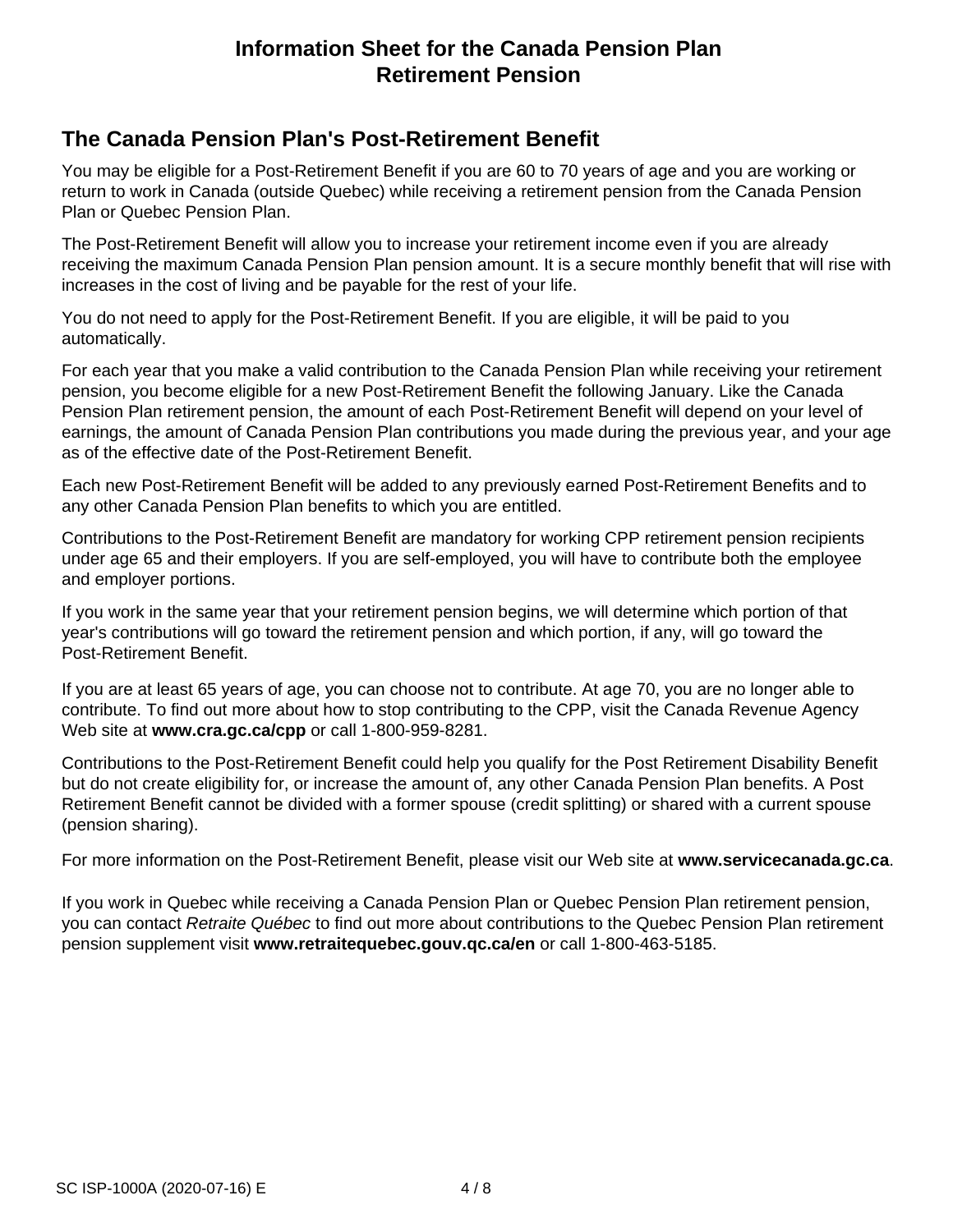### **When to Apply**

We suggest you apply about six months before you want your pension to start.

## **Question 11A: Children Born After 1958**

If you have children born after 1958, the child-rearing provision may help you receive a higher Canada Pension Plan benefit amount. The amount of benefits paid under the Canada Pension Plan is based on how long and how much you contributed to the Plan while you were working and, in some cases, your age when your benefit begins. Periods of time when you had no or low earnings usually result in a lower benefit amount.

If you were not working or had low earnings while caring for a child under the age of seven, the child-rearing provision can be used to exclude these time periods from the calculation of your benefit. This may help you qualify for benefits or increase the benefit amount you can receive.

To qualify for the child-rearing provision:

- you must have either not worked or had low earnings while being the primary caregiver\* of a child under the age of seven who was born after December 31, 1958;
- you or your spouse / common-law partner must have received Family Allowance payments or been eligible\*\* for the Canada Child Tax Benefit (even if you did not receive the benefit); and
- you must provide proof of birth for each child listed, if a Social Insurance Number is not provided. If a child was born outside Canada, proof of the child's entry into Canada must be provided as well.
	- \* The primary caregiver is the person who spent the most time caring for the daily needs of the child, such as supervision, preparation of meals, school attendance, doctor appointments, etc.
	- \*\* If you were the primary caregiver of a child and did not receive the Canada Child Tax Benefit only because your family income was too high, you are considered to have been eligible for the Canada Child Tax Benefit.

#### **Family Allowance**

The Family Allowance program (commonly referred to as the "baby bonus") paid a monthly cheque to parents or guardians of dependent children under the age of 18. In most families, payments were issued to the mother. The Family Allowance program was replaced by the Canada Child Tax Benefit in 1993.

### **Canada Child Tax Benefit (CCTB)**

The Canada Child Tax Benefit (CCTB) is a monthly benefit administered by the Canada Revenue Agency. The amount of the CCTB is based on your net family income, the number of children you have, and the ages of your children. You might have been considered eligible for the CCTB even if you did not receive it. For more information about the CCTB, please contact the Canada Revenue Agency at **www.cra-arc.gc.ca**.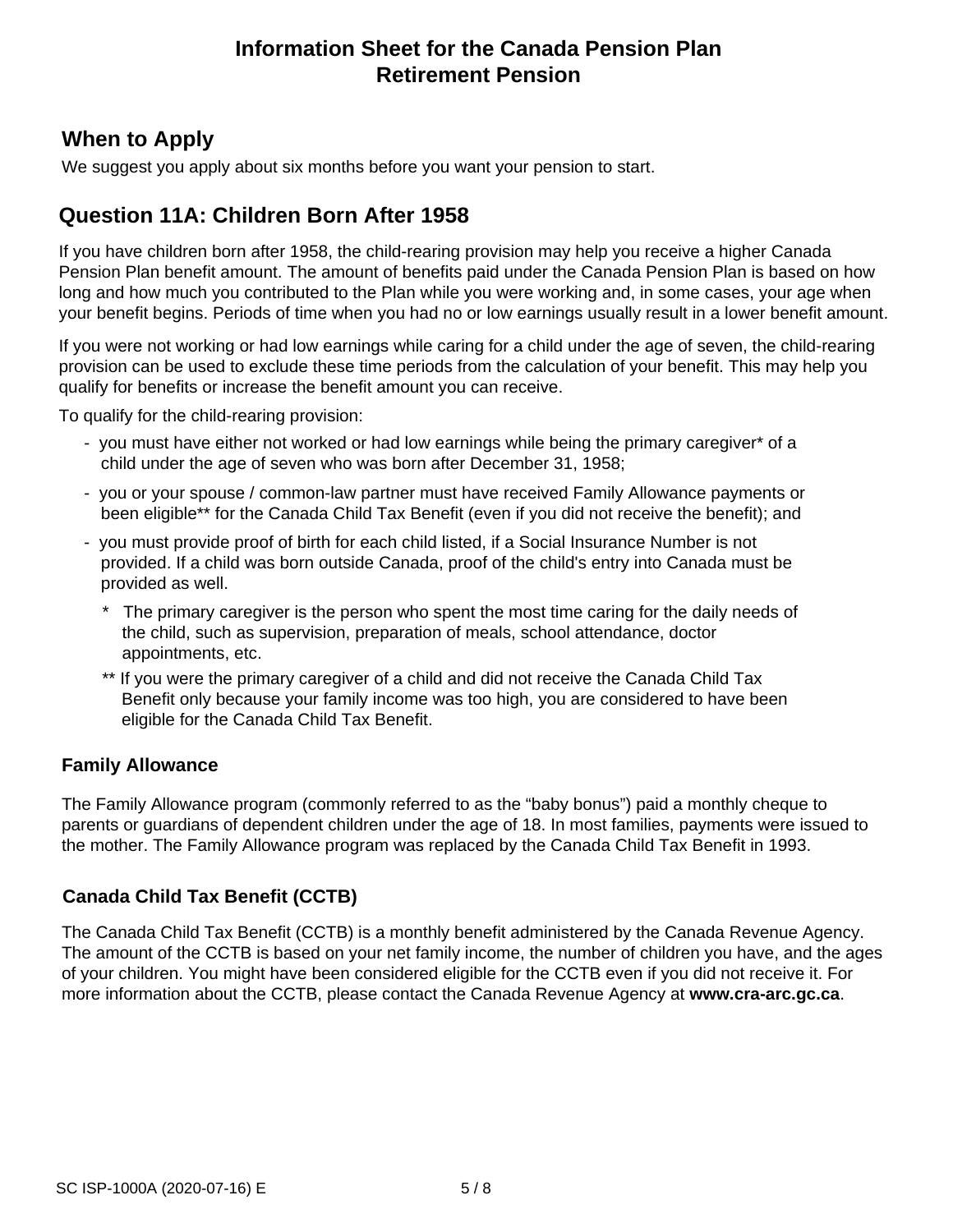# **Question 11B: Waiver of Rights to the Child-Rearing Provision**

If you remained at home to care for a child under age seven but your spouse received Family Allowance payments, your spouse can waive their rights in your favour. This means your spouse foregoes his or her rights to the child-rearing provision, since it cannot be used by both you and your spouse for the same time periods and the same children. To waive his or her rights, your spouse has to complete and sign Question 11B of your application.

Please note if your spouse or common-law partner received Canada Child Tax Benefit payments but you were actually the primary caregiver of the child, you may be eligible for the child-rearing provision. To be considered, you will need to provide a letter from the Canada Revenue Agency indicating that you would have been eligible for the Canada Child Tax Benefit while you were the primary caregiver for the child. If this situation applies, please contact the Canada Revenue Agency, **www.cra-arc.gc.ca,** for more information about obtaining this letter.

# **Question 12: Voluntary Income Tax Deduction**

Your Canada Pension Plan retirement pension is **taxable**. Fill out Question 12 if you would like to have us take off monthly voluntary income tax deductions from your Canada Pension Plan retirement pension. You should consider your personal tax situation before choosing an amount. If you decide to have us withhold voluntary income tax deductions, you may request an amount or percentage now, and have it changed at a later date. This service is available to Canadian residents only.

# **Question 15: Disability**

You may be eligible to receive CPP disability benefits if:

- you are under the age of 65;
- you have earned a specific minimum amount and contributed to the CPP while working for a minimum number of years; and
- you are deemed disabled, as defined by the *Canada Pension Plan* legislation.

If this applies to you, please contact us as soon as possible for more information.

If you meet the above criteria and are granted disability benefits, any retirement pension payments you have already received will be deducted from your disability benefits.

For more information on CPP disability benefits, contact us to order the brochure called *Information and Instructions Canada Pension Plan Disability Benefits Application*, or visit our Web site at **www.servicecanada.gc.ca**.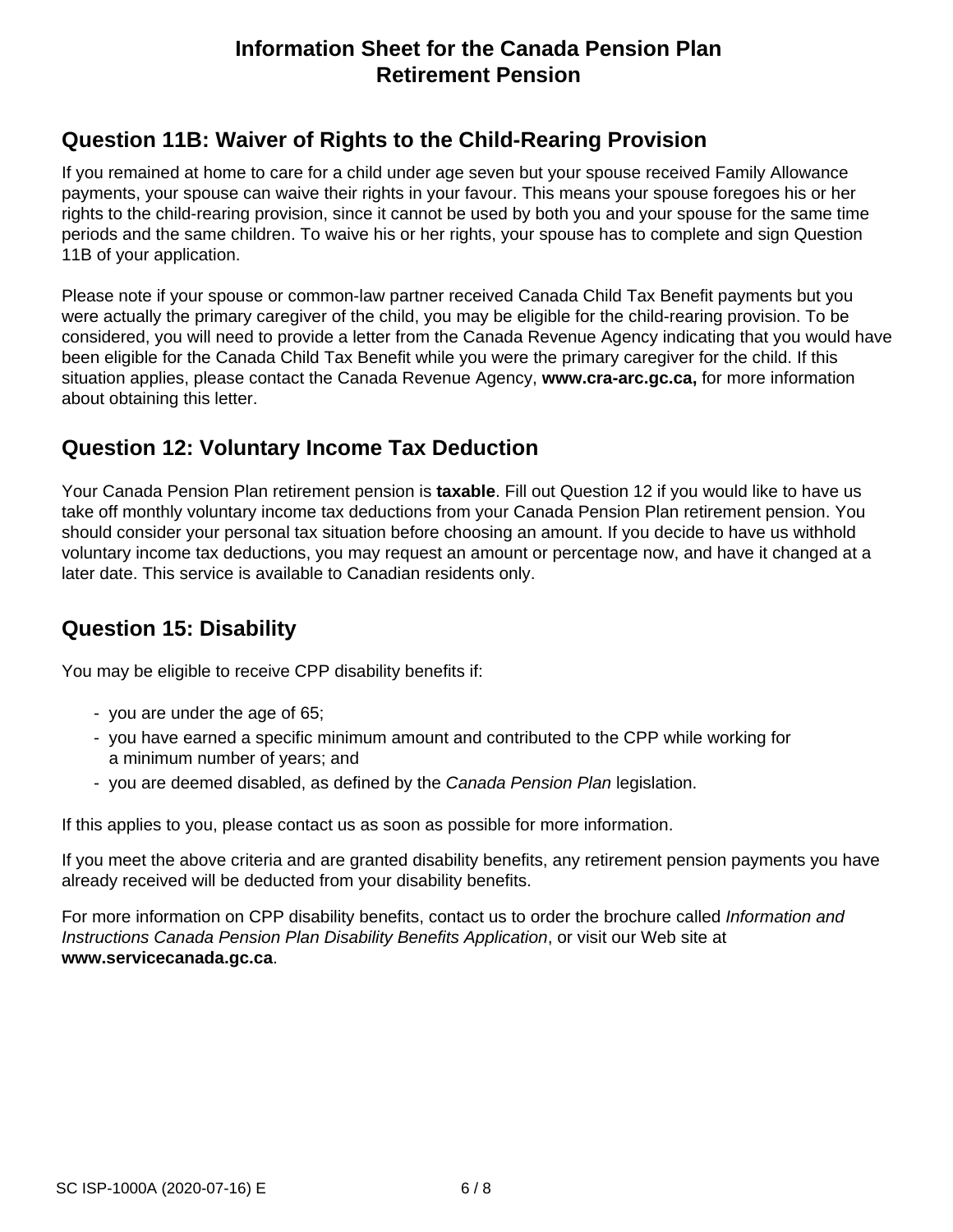# **Certified Photocopies of Original Documents**

#### **Please send a certified photocopy instead of the original document**

When you send us documents, we suggest you send **certified photocopies** rather than the original documents, if possible. This will ensure the original documents stay with you in case you need them for other purposes. If you must send your original documents, we suggest you send them by registered mail. We will return all the original documents to you.

#### **Photocopy of an original document**

We can only accept a photocopy of an original document if it is readable and if you have someone certify that it is a true copy of the original. If you bring your original documents to any Service Canada Centre, our staff will photocopy the documents and certify them for free. If you cannot visit a Service Canada Centre, you can ask a member of one of the following professions to certify your photocopy:

- Accountant - Chief of First Nations Band - Commissioner for Oaths - Employee of a Service Canada Centre acting in an official capacity - Funeral Director - Justice of the Peace - Lawyer, Magistrate, Notary - Manager of a Financial Institution - Medical and Health Practitioner: Chiropractor, Dentist, - Police Officer Doctor, Naturopathic Doctor, Nurse Practitioner, Ophthalmologist, Optometrist, Pharmacist, Psychologist, Registered Nurse - Member of Parliament or their staff - Member of a Provincial Legislature or their staff - Minister of Religion - Municipal Clerk - Official of a federal or provincial government department, or one of its agencies - Official of an Embassy, Consulate or High Commission - Official of a country with which Canada has a reciprocal Social Security Agreement - Professional Engineer - Social Worker - Teacher - University Professor

People who certify photocopies must compare the original document to the photocopy, state their official position or title, sign and print their name, give their telephone number and indicate the date they certified the document. They also must write the following statement on the photocopy:

#### *This photocopy is a true copy of the original document which has not been altered in any way.*

**Note**: If your photocopy is missing **any** of the above elements, it will not be accepted and you will have to submit a new, properly certified photocopy, which will result in delays in processing your application.

If an original document has information on both sides, both sides must be photocopied and certified.

You cannot certify photocopies of your own documents and you cannot ask a relative to do it for you.

Please write the Client Identification Number or Social Insurance Number on any document or photocopy that you send us.